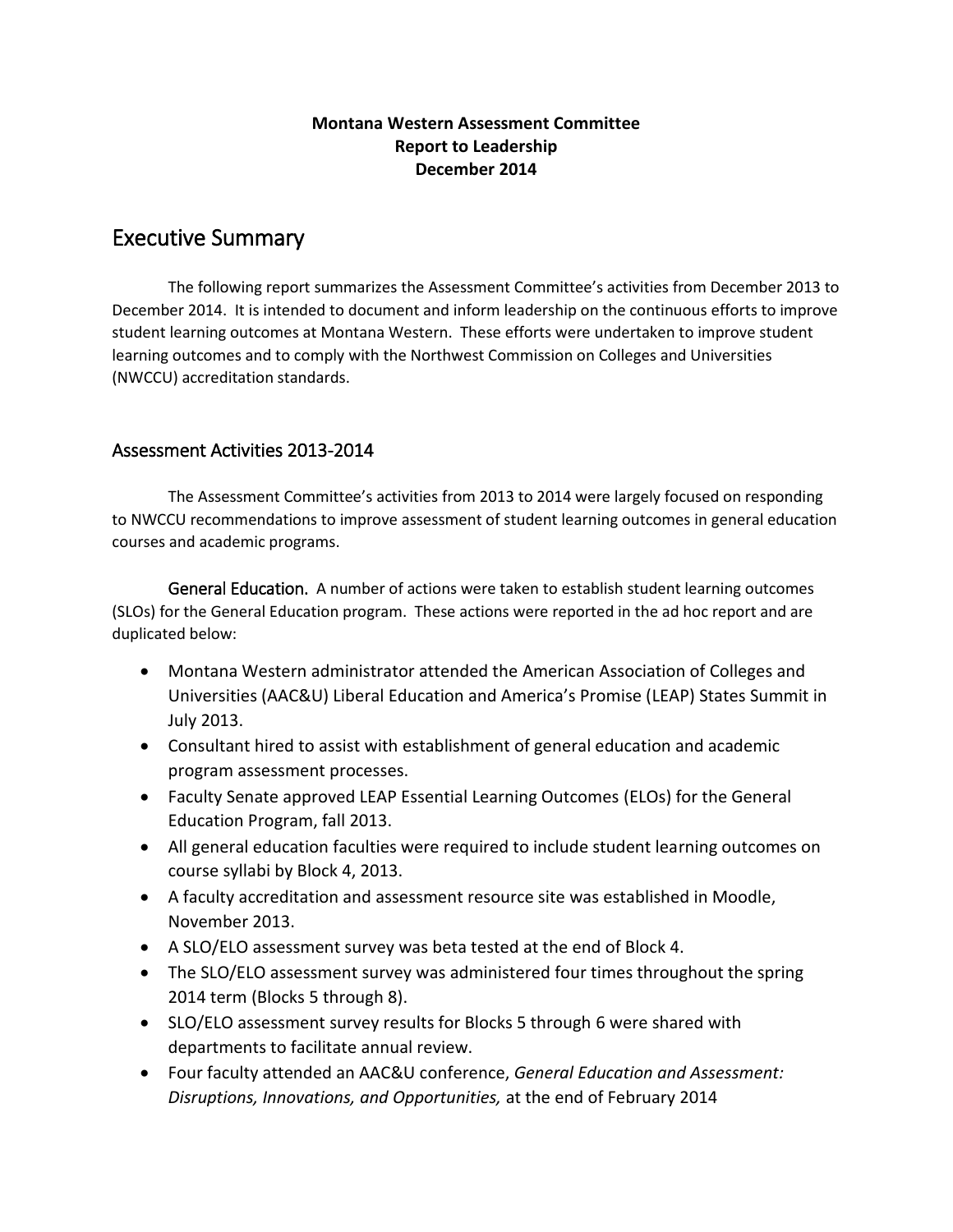- The General Education Committee conducted a review of LEAP ELOs in April 2014. The committee's report is attached to this report.
- Faculty requested and received financial support to conduct an all faculty meeting at the end of AY13-14. The goal of the meeting was to promote collegial discussion of Montana Western's general education program, assessment, and experiential education.
- Assistant provost attended the NWCCU meeting on year seven evaluations. Montana Western's year seven evaluation will occur in spring 2017.

Program Assessment. One seven-year program review and 11 annual program assessments were completed during AY13-14.

The Mathematics Department completed its seven-year program review. The review included an external evaluation. Recommendations from the external evaluator report included:

- Allocate additional resources to address needs in developmental courses
- Implement use of a placement exam
- Increase tenure-track teaching faculty
- Reduce teaching load for new instructors
- Adjust ratio of tenure-track and adjunct faculty from 50:50 to 70:30
- Provide administrative release for departmental leadership activities
- Support technology upgrades and instructional innovation

Academic departments and the General Education Committee conducted annual assessment and submitted reports during AY13-14. These reports are posted and available in the Moodle learning management system.

The Equine Department was informed that it needed to complete its seven-year program review by the end of AY14-15.

### Assessment Activities in Progress 2014-2015

The following assessment activities were carried out during fall 2014.

- Ongoing administration of the SLO/ELO assessment survey at the end of each block.
- The provost and assistant provost attended a meeting in Missoula to address accreditation requirements. Drs. Thornton, Engstrom and Lindsay made presentations regarding the NWCCU requirements for year seven reports.
- Assessment committee members are working with several other campus committees to review the general education program guidance, review the campus catalog, and forward recommendations for catalog improvements.
- The campus registered to conduct the National Survey for Student Engagement (NSSE) in spring 2015.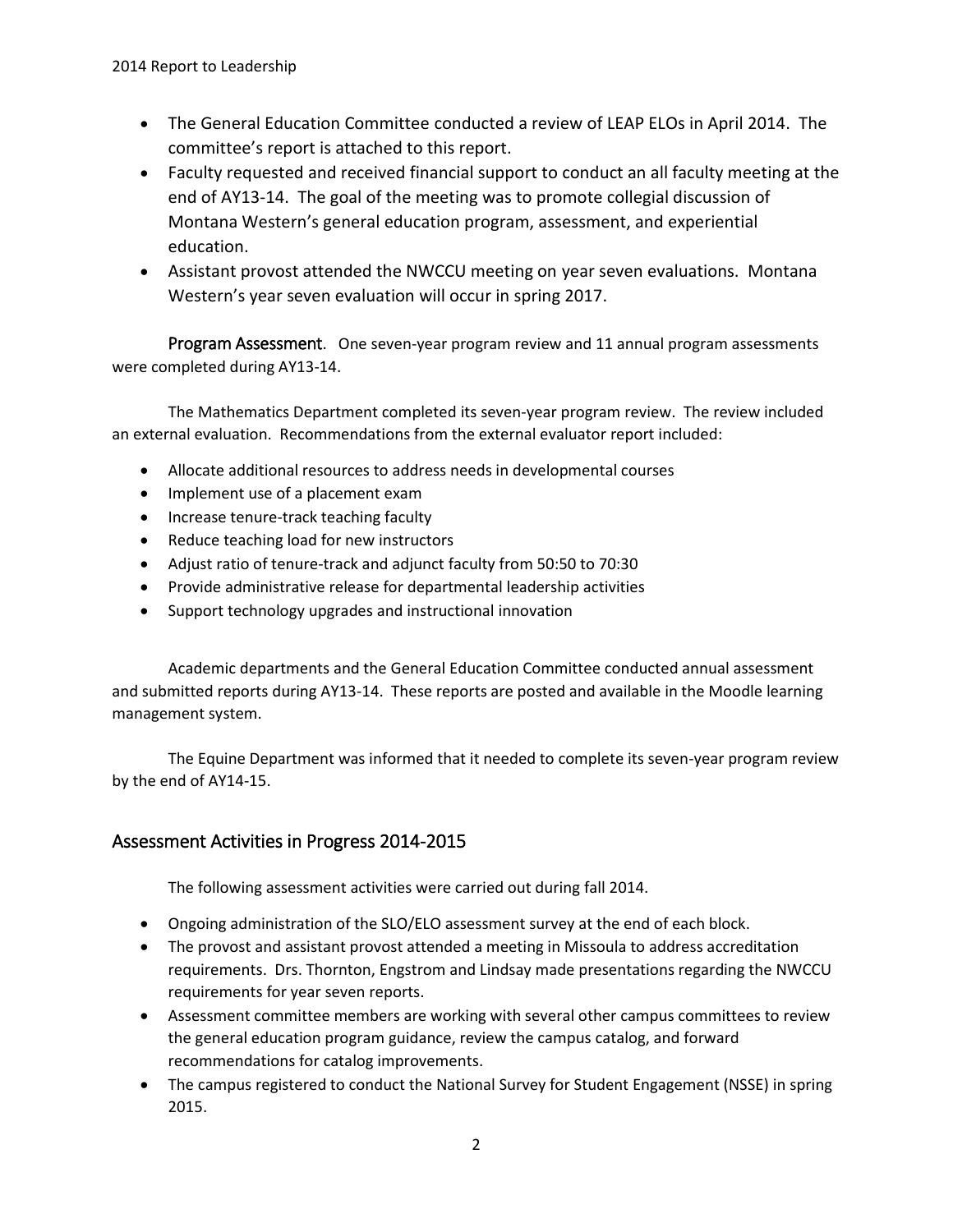- The assessment committee developed a five-year plan to direct committee activities. The plan was shared with the General Education committee. The plan spans from AY2013-14 to AY18-19.
- The Equine Studies Department is currently working on its seven year program review.
- The Education Department is preparing for national CAEP accreditation review scheduled for fall 2015. The department collects large amounts of data regularly, on student performance, using Chalk & Wire and an ACCESS Database. The faculty review the data regularly and use data to inform program improvement.
- The UMW Business and Technology Department is preparing for an IACBE accreditation review scheduled for AY14-15.

## Additional Updates

Meeting Schedule. The Assessment Committee met biweekly throughout AY13-14. The frequency of meetings was necessary to address NWCCU recommendations and prepare an ad hoc report to the NWCCU. Following submission of the ad hoc report, committee members determined that once-a-block meetings would suffice in the future.

Ad Hoc Report to the NWCCU. Montana Western submitted an ad hoc report to the NWCCU in February 2014. The report was prepared in response to a letter the university received from the NWCCU in July 2013. On July 30, 2014, the NWCCU issued a letter accepting Montana Western's Ad Hoc Report and stating that Montana Western met the expectations of all but one recommendation. The university was substantially in compliance with the remaining recommendation, but asked to address the recommendation in a follow-up ad hoc report due fall 2015. The remaining recommendation reads as follows.

The Commission does not find evidence that the commitment to assessment has been embraced throughout the curriculum. It is therefore recommended that the institution take immediate steps to implement frequent, regular and substantive assessment of learning outcomes in all academic programs. Furthermore, it is recommended that the assessment process explicitly connect student learning outcomes to program mission, the institution's strategic plan, the budget process and the University mission (Standards 2.C.2; 2.C.5; 4.A.2; and 4.A.3).

Student Success. In November 2014, Deputy Commissioner Tyler Trevor presented Montana University System data on UMW progress and outcome measures. His data from the MUS Data Warehouse documented a 29% increase in annualized FTE from FY06 to FY14; a pre-Experience One fallto-fall retention rate of 65% versus post Experience One retention of 74%; a pre-Experience One 6-year graduation rate of 30% versus post-Experience One 6-year graduation rates between 43% and 55%; and an increase in annual degrees awarded from 162 in AY04 to 292 in AY14—an 80% increase.